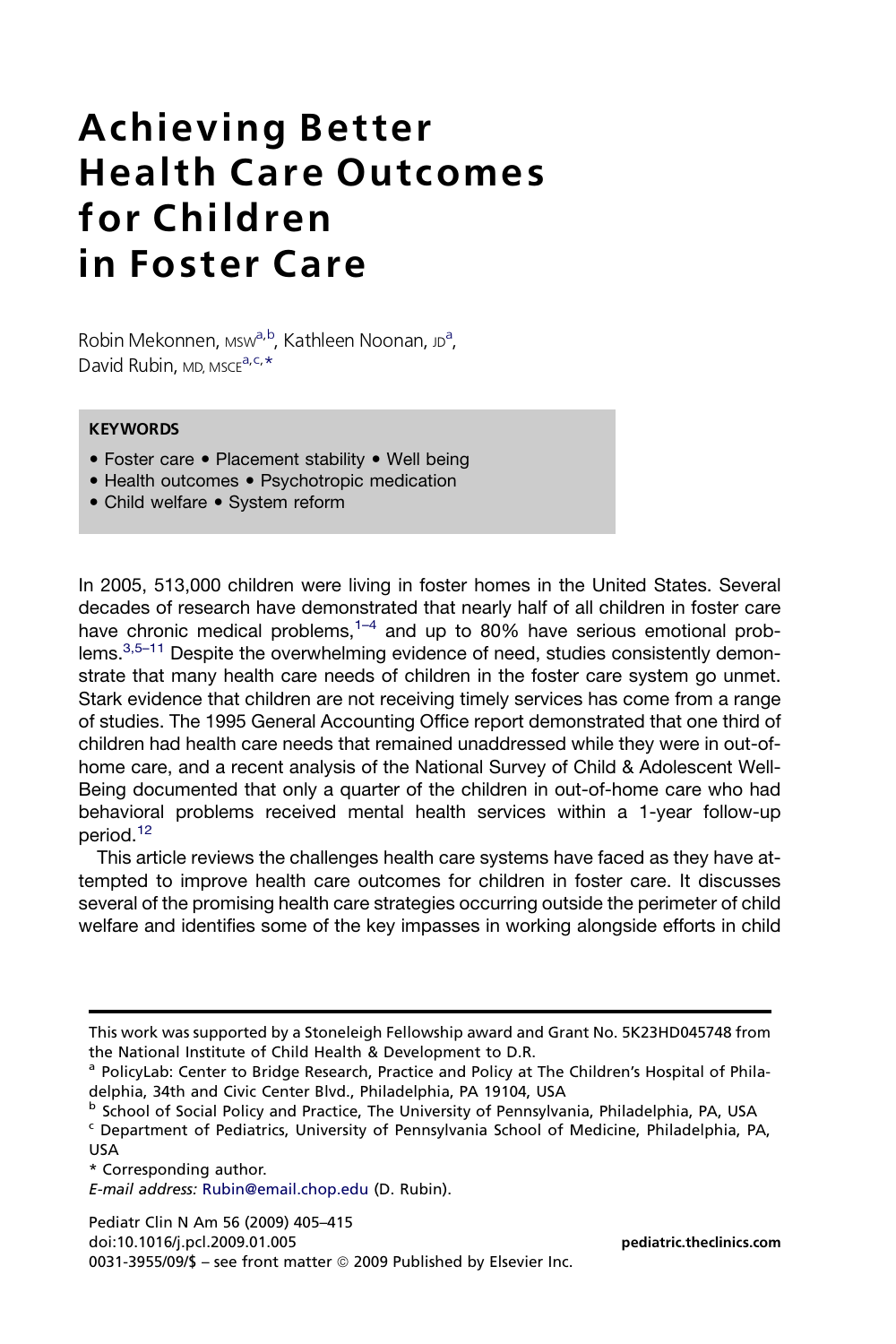welfare reform. The authors posit that the greatest impasse in establishing a reasonable quality of health care for these children is a child welfare practice and system in which children move frequently among multiple homes and in and out of the child welfare system. The central thesis of this article is to demonstrate the implausibility on improving health-related outcomes for children in foster care without fundamentally addressing the impact of frequent placement disruptions on the lives and well-being of children. Finally the authors propose potential strategies for targeting incremental reform efforts, specifically involving placement stability, as a vehicle for multidisciplinary reform inclusive of the health care system.

# THE HEALTH CARE NEEDS OF CHILDREN IN FOSTER CARE: THE STATE OF THE STATE

Prior research establishing the large burden of unmet need among children in foster care has not been easy to reconcile with other data demonstrating the high intensity of service use by these children. Use of mental health services by children in foster care is 8 to 11 times greater than that experienced by other low-income and generally high-risk children in the Medicaid program.<sup>[13,14](#page-9-0)</sup> Children in foster care account for 25% to 41% of mental health expenditures for children within the Medicaid program although they represent less than  $3\%$  of all enrollees.<sup>[14,15](#page-9-0)</sup> The answer to this apparent contradiction lies in recent data showing that up to 90% of mental health costs may be accounted for by 10% of the children.<sup>[15,16](#page-9-0)</sup> Because interventions often are difficult to acquire early on, the brunt of the services provided are being provided at the back end of the system, when children are living in residential treatment, group homes, psychiatric facilities, and hospital settings. A small number of children are receiving intensive, expensive services because the system has neglected them until their needs became catastrophic. This situation reflects a failure to screen adequately for behavioral health problems and to provide services to the overwhelming majority of children who otherwise could be excellent candidates for treatment and who probably would respond to more modest levels of treatment if such services were provided at the earliest possible time.

Ultimately, the failure to address the needs of children adequately while they are young and early in their placement into out-of-home care has manifested in poor long-term outcomes. Among former foster care youth in the Northwest Foster Care Alumni study from 2005, 54% reported at least one major mental health diagnosis, more than double the rate in the general population (22%). Foster care alumni reported almost three times the rate of anxiety disorders, twice the rate of depression, and four times the rate of substance abuse when compared with the general population. Most alarmingly, 25% reported symptoms of posttraumatic stress disorder, more than six times the rate in the general public and twice the rate experienced by returning war veterans (Fig.  $1$ ).  $9$ 

#### THE ROLE OF PLACEMENT INSTABILITY IN EXACERBATING THE CRISIS

Although it would be easy to blame the poor health outcomes of children on the failure of public health systems to provide adequate settings to address the needs of these children, such a conclusion fails to consider the tremendous difficulty that disruptions in placement have on the ability to provide high-quality care. That is not to say that the health care system is absolved of fault in this discussion, but rather that a cascading relationship between disruptions in placement and worsening health outcomes has taxed the health care system. Placement disruptions exacerbate behavioral and other health problems among children, and they also make it more difficult to provide access to optimal care. For example, not only do caregivers change with every change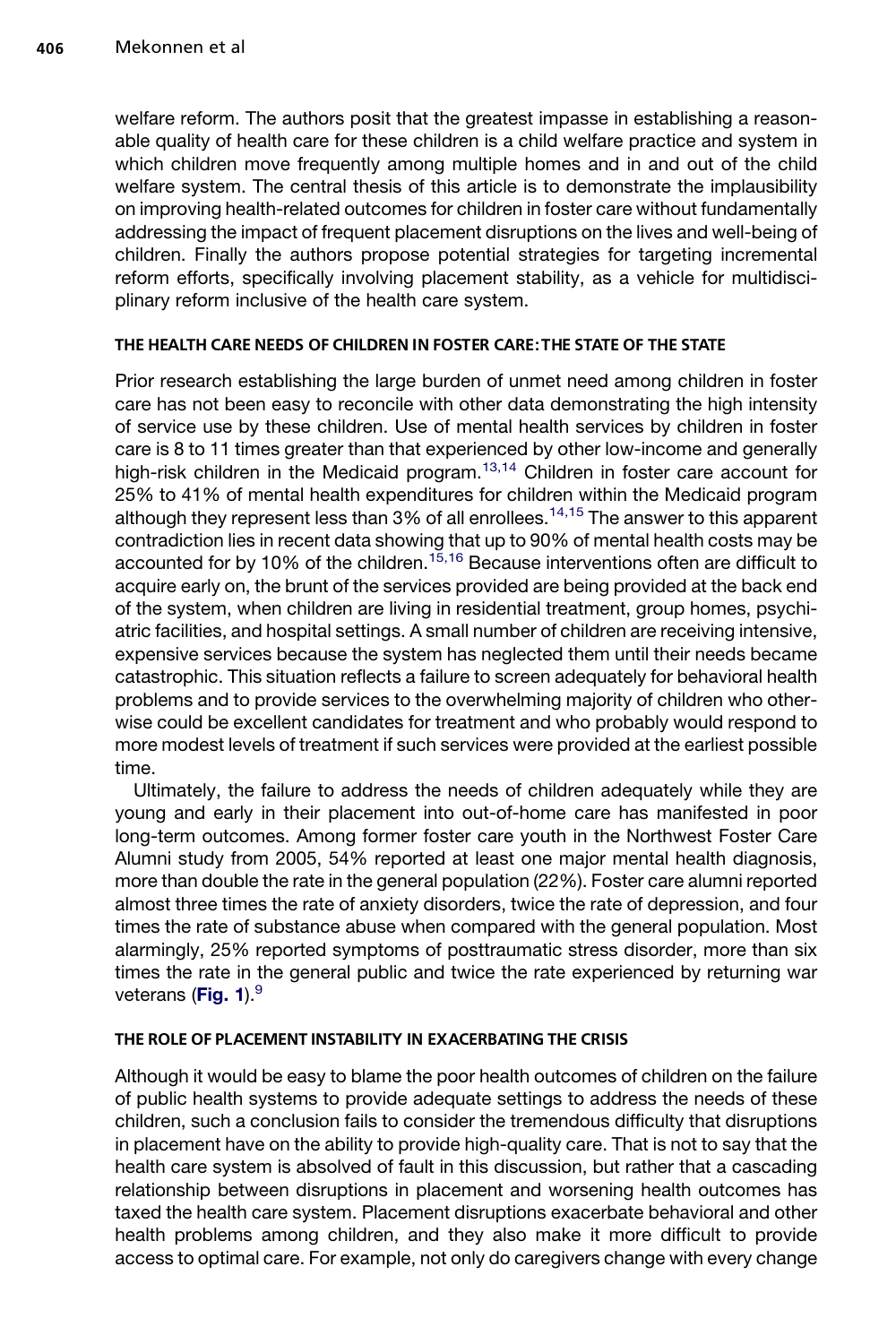<span id="page-2-0"></span>

Fig.1. The Northwest Alumni Study. (From Pecora PJ, Kessler RC, Williams J, et al. Improving family foster care: findings from the Northwest Foster Care Alumni Study. Seattle (WA): Casey Family Programs; 2005; with permission.)

in placement, but the often children also cycle through multiple health providers, each unaware of the child's past medical history and uncertain of the care plans for the child's medical and behavioral health problems. Changes in placement can thus prevent the establishment of continuous relationships with health service providers, inhibiting a provider's ability to get to know the child and the child's complete health history. In turn, caregivers who have little information about new foster children often disproportionately seek services from emergency departments. It is not surprising, then, that 75% of emergency department visits within 3 weeks of a placement change occur in the period immediately following that placement change ([Fig. 2](#page-3-0)).<sup>[17](#page-9-0)</sup>

The increasing use of psychotropic drugs by children in foster care is a clear example of the challenge that health care providers encounter.<sup>[18,19](#page-9-0)</sup> The General Accounting Office in Washington recently reported that nearly one in three states have identified the oversight of psychotropic medication use in state foster care populations as one of the most pressing issues facing their child welfare systems in the next 5 years.<sup>[20](#page-9-0)</sup> A recent study from the National Survey of Child and Adolescent Well-Being documented that 13.5% of children in the child welfare system were using medication, two to three times the rate of other children in the community. $^{21}$  $^{21}$  $^{21}$  Examination of Medicaid records from the State of Texas in 2004 revealed that 43% of children in foster care were using three or more medications concomitantly, and 22% were duplicating medications within the same pharmacologic class.<sup>[22](#page-9-0)</sup>

The increasing use of psychotropic medications by children in foster care can be linked directly to the fragmented system of care for these children and the inadequate resources for assessment and treatment. It can also be linked to multiple placement moves, lack of foster parent and caseworker training, limited provision of information to caregivers about a child's specific needs and available services, and insufficient collaboration between child welfare, health, and mental health systems.<sup>23-26</sup> In addition, children in foster care who have challenging behaviors are likely to be treated with psychotropic medications in lieu of addressing the issues of instability and failed attachments that may be at the root of these behaviors. In practical terms, mental health professionals might perceive the suitability and efficacy of alternative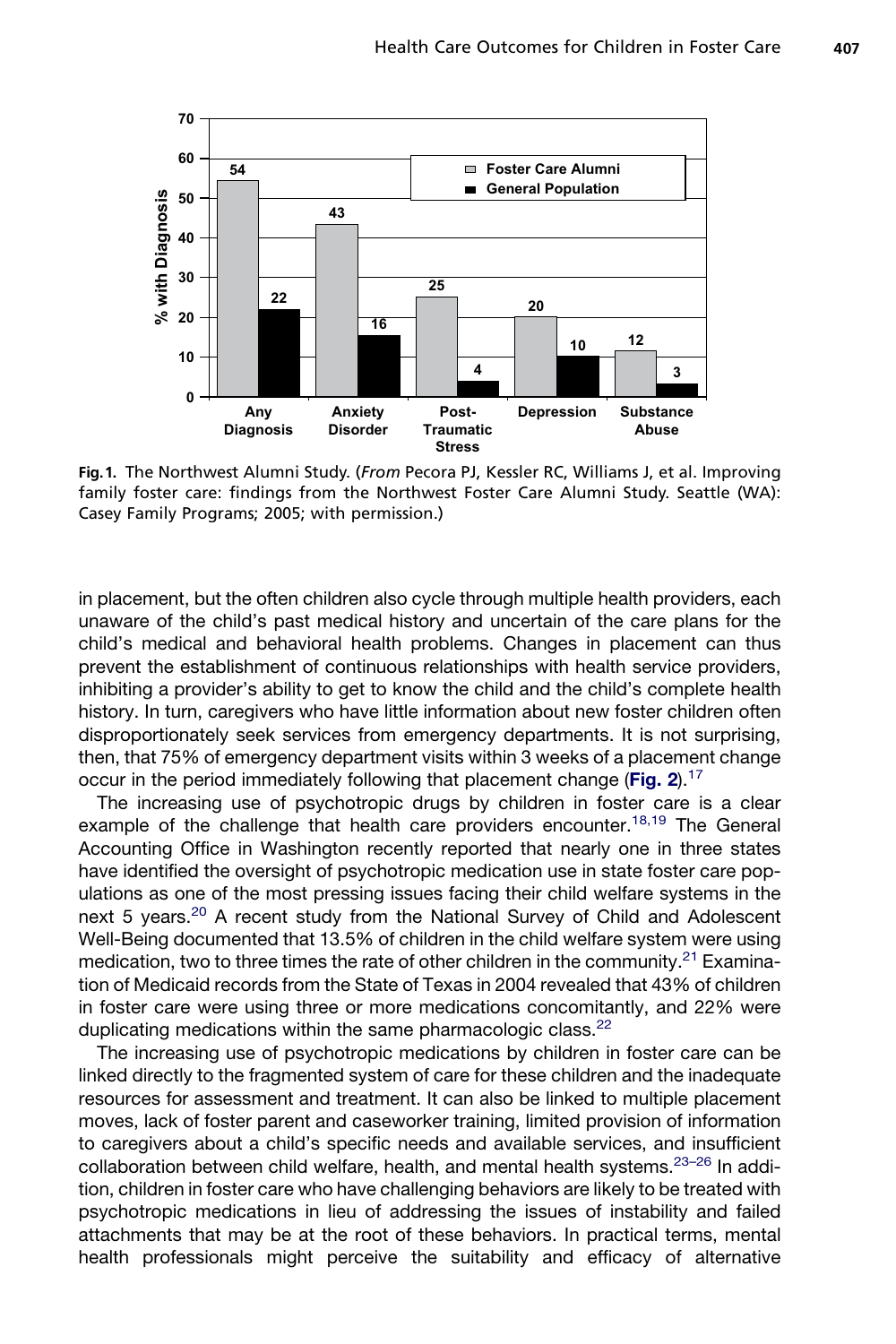<span id="page-3-0"></span>

Fig. 2. Timing of emergency department visits that occurred within 21 days of entry into foster care or after placement changes for 2358 children entering foster care in Philadelphia from 1993 to 1996. (From Rubin D, Alessandrini E, Feudtner C, Localio A, Hadley T. Placement changes and emergency department visits in the first year of foster care. Pediatrics 2004;114(3):e354–60; with permission.)

behavioral interventions to be limited if children move frequently between homes or if they are likely to be under their professional care for only brief durations. Frequent moves between homes add the potential for treatment discontinuity that might expose children to the use of increasing numbers and combinations of medications, to their inappropriate administration, and even to abrupt discontinuation. Finally, children may lack an adult in their lives to consent and advocate for alternatives to medication when behavioral problems are identified. Of paramount concern is that placement instability can be linked directly to the failure to provide high-quality mental health treatment, and ultimately these failures affect children's duration of care, level of care, and opportunities for permanency.

# Child Stability Issues Undermine the Potential Effectiveness of Several Promising Health Interventions

Several promising programs and practice models are seeking to improve the health care status of foster children. The ''medical home'' is one such model that recently was mandated in the Fostering Success Act of the 110th Congress that was signed into law by President Bush in October, 2008 (P.L. 110–351). The model advocates that children in foster care have a consistent ''medical home'' where the child maintains the same practitioner and receives all assessment and referrals for specialized care. The physicians in such settings also are able to influence case decisions and advocate to child welfare professionals in a more integrated fashion for possible interventions—be they in health or child welfare capacities—to improve the well being of the children they serve. The American Academy of Pediatrics Task Force on Health Care for Children in Foster Care has developed a set of standards defining the medical home model, emphasizing that care is comprehensive, coordinated, compassionate, consistent, culturally competent, and family focused.[27](#page-9-0)

There are no data on the percentage of children in foster care who have a medical home. In the general population, the national median of all children who had medical homes was 47% percent, with a range among states from 33% to 61%.<sup>28</sup> It is probably a safe assumption that children in foster care fall far below any national median for participation in medical homes. The medical home model nonetheless holds promise as an optimal method for managing the complex medical needs of children in foster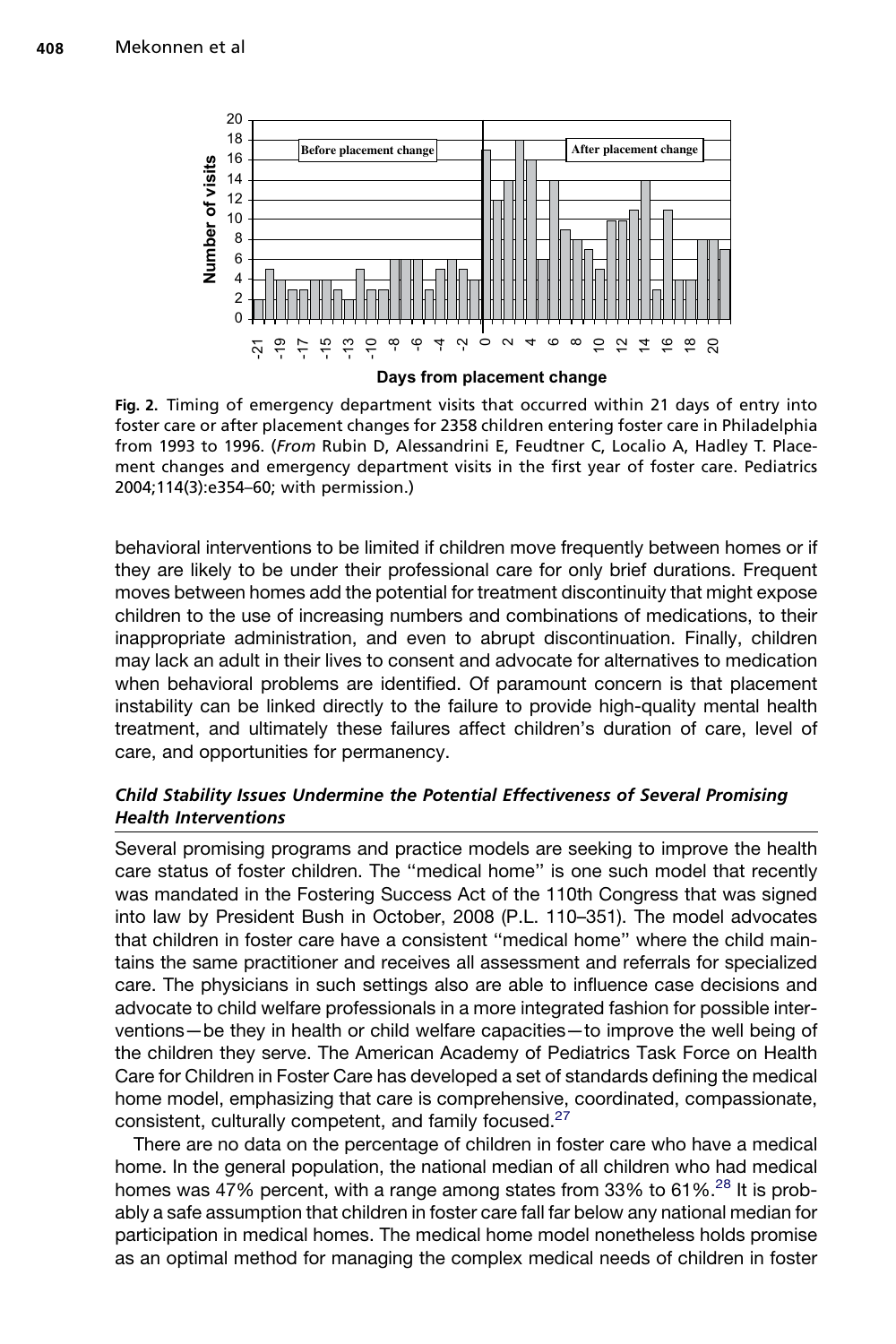care. It also would provide an advocate to act on the child's behalf when issues of consent are raised for behavioral health treatments for children. Finally, by emphasizing continuity of care despite placement disruptions, a medical home can help prevent the loss of information about the child's health history and also can provide crisis management for the behavioral and physical health problems that so often esca-late during this time period.<sup>[17](#page-9-0)</sup>

Other promising approaches have been to provide more integrated models of care, whereby case management for health care services are co-located either virtually or physically with child welfare units. Many child welfare systems have taken advantage of the flexibility in case management funding within the Medicaid program to finance health care case management services within their agencies and have attempted to coordinate better the medical, educational, and social services for children in foster care. At least 38 states have used Medicaid targeted case management (TCM) funding in some capacity for their child welfare populations.<sup>[29](#page-9-0)</sup> A 2005 Urban Institute study found that only about 17% of foster care children receive TCM; but those who do fare better in receiving health services than those without TCM.<sup>[30](#page-9-0)</sup> For instance, 68% of children with TCM received physician services, versus 44% of children without TCM. Dental care (44% versus 24%), care from other practitioners (31% versus 14%), and therapy (11% versus 2%) are other vital health services that were obtained at greater rates among children with TCM.<sup>[30](#page-9-0)</sup>

Many states and counties have used case management funding to create health care coordination units directly within their child welfare agencies. For some, this coordination has taken the form of health passports for children, using Medicaid claim data to create a medical history or profile for all of its recipients using a centralized database. Some states take this process one step further, and all Medicaid enrollees receive a smart card that contains a chip programmed with a summary of the child's medical history, including immunizations. Such a system offers the additional advantage of reducing the loss of medical information as a child moves in and out of the child welfare system.<sup>[31](#page-9-0)</sup>

The State of Texas recently has invested heavily in developing a statewide health passport system for children entering foster care.<sup>[32](#page-10-0)</sup> The record begins when the child is placed in out-of-home care and is updated and accessed via Web-based provider and caseworker access. The record is maintained only until the child exits care. $32$  In the San Diego child welfare system, public health nurses monitor the health records of all children entering foster care, and data clerks assist in creating and maintaining a health passport (ie, a permanent transferable documentation of medical history) for children entering care but only while the children remain in care, similar to the Texas passport system.<sup>[33](#page-10-0)</sup>

Other systems have focused less on the medical health passport and more on innovative strategies to improve access to and referral for mental health services. In Philadelphia, behavioral health workers are beginning to operate alongside intake workers for the child welfare system to triage and refer children who reportedly are exhibiting concerning behaviors. Other systems go much further by attempting to integrate newer models of mental health care delivery that partner the caregivers of children with mental health supports and services to improve health outcomes for children. The most cogent example of this approach is the multidimensional treatment foster care model, which operates as a more unrestricted placement for children in lieu of residential treatment. Caregivers more intensively trained for children who have behavioral problems serve a key role in this model, and in the best settings these caregivers are united with well-resourced supports and services that provide therapeutic services to children directly in their homes. [34,35](#page-10-0)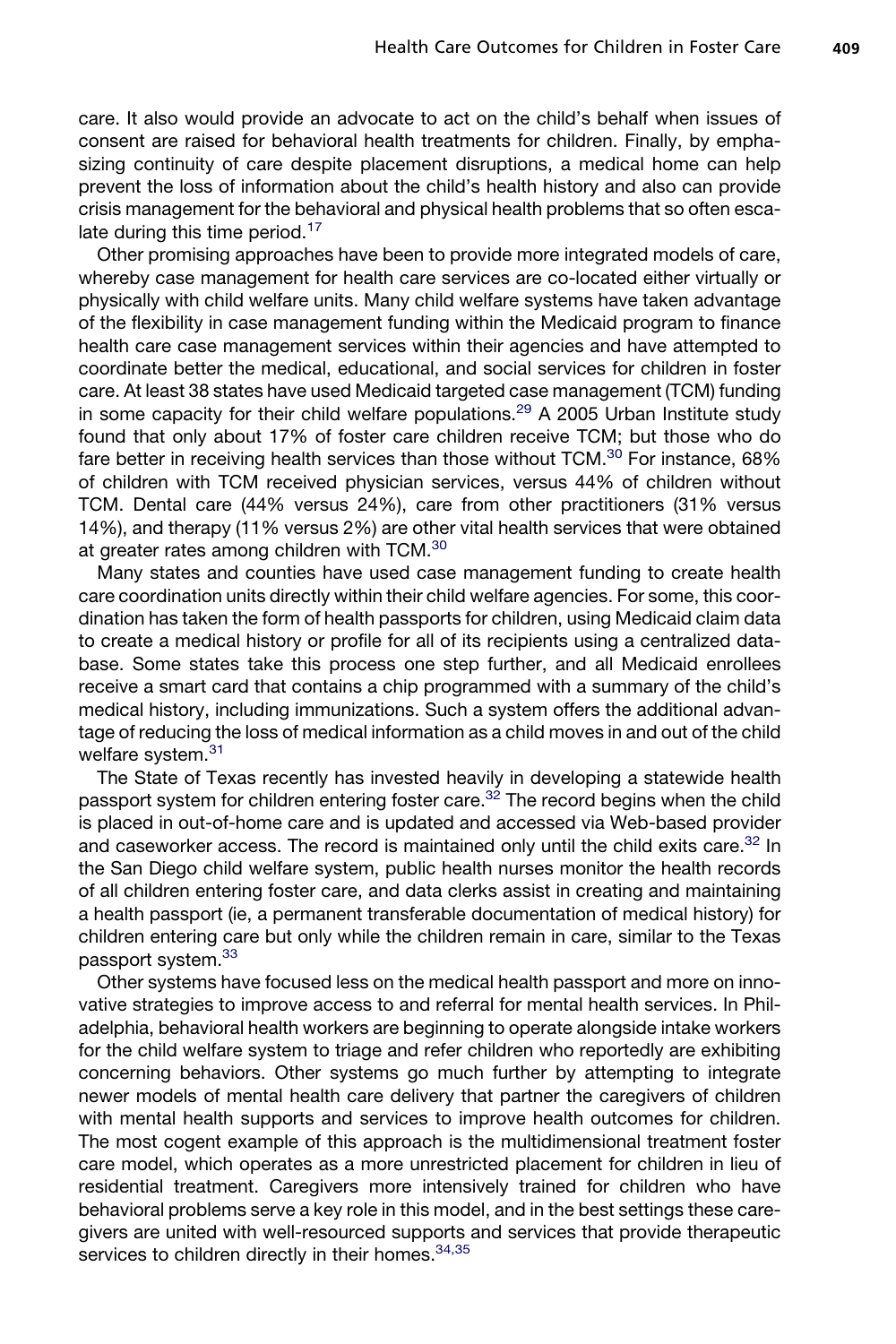## Fundamental Challenges for Health Care Innovations

The programs discussed in the previous sections are only a few of many examples of the strategies that systems have invoked to coordinate the health care of children in foster care. A further discussion of other strategies can be found in the textbook authored by McCarthy,[36](#page-10-0) *Meeting the Health Care Needs of Children in the Foster Care System*. Although these programs offer innovative approaches to addressing health disparities for children in foster care, the successful dissemination of these programs has often been problematic. Medical home models, for example, are easier to implement in smaller population centers, where a single center can provide a minimum standard of care for all children traversing the child welfare system, seeing children every time they change placement within a locality. In larger cities, where a single center is an implausible solution, and where children may move over large geographic distances when placements change, medical homes are less achievable. With regard to health passports, it remains uncertain who should fill out these passports, a problem that is magnified every time a child changes placement. Finally, with regard to integrated models of care such as treatment foster care, sustainable funding for case management is continuously threatened, most recently when the Deficit Reduction Act of 2005 sought to restrict the use of Medicaid funds for such purposes.  $37$ 

Even when the financing is secure, the financial support required by integrated models can be both a boon for recruiting high-quality caregivers and a reverse incentive that actually can discourage caregivers from providing permanency to children. For instance, as the reimbursement for providing treatment-level foster care becomes more generous, it often exceeds what caregivers—and their agencies, for that matter—can receive in return for providing long-term permanency or adoption to children. Certainly, agencies will not want to lose their treatment-level caregivers to adoptions, given that the available pool of these caregivers is small, and the reverse can be true, also: treatment-level caregivers often wish to continue providing that level of care (with its reimbursement) and so are less likely to request adoptions. As a result, any gains realized in treatment foster care, such as improvements in child behavior, usually trigger another move for a step down in care. As such, gains often are lost when children are returned as a routine matter to more unrestricted settings with less support for behavioral issues and where the cascade of placement disruptions and poor outcomes can continue.

Certainly, the problems that continue to undermine the effectiveness of health innovations are not insurmountable. Some programs have tried to accommodate their models of care to minimize such problems. Chicago, for example, has developed an integrated network of health providers who receive enhanced Medicaid reimburse-ment and case management assistance to see children in foster care.<sup>[36](#page-10-0)</sup> In addition, recent advances in information technology and cross-system data-sharing capacities may increase the potential for automating the completion of health passports through computer-generated abstraction of service claims, a solution that already is being invoked in some municipalities.

There is no lack of ingenuity and investment by health care professionals when it comes to developing promising approaches to address the complicated health needs of children in foster care. Each model's limitations, however, are amplified exponentially by the likelihood of disruption of placement and coverage and thus disruptions in continuity of care. Stability in placement is prerequisite for the success of practices that then can lead to better outcomes in health and well being for children in care over the long term.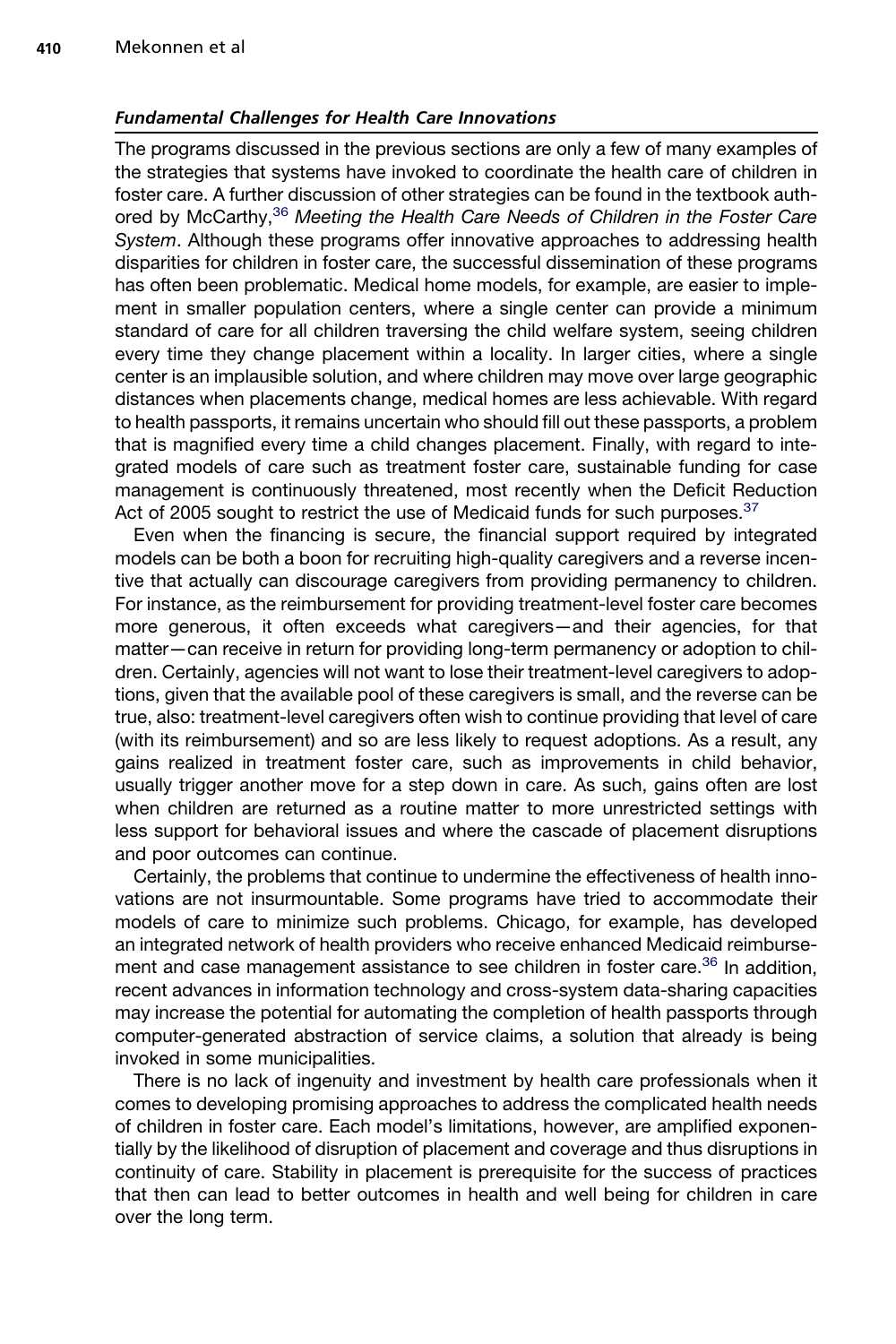#### System-Level Instability Also Undermines the Effectiveness of Health Innovations

At an organizational level, the instability in child welfare systems often mirrors the experience of children in their care, contributing to the problems in health and well being created by frequent and poorly monitored placement changes. In October, 2004 the Children's Bureau of the US Department of Health and Humans Services announced that none of the 50 states or United States territories was able to pass the first round of Children and Family Service Reviews.<sup>[38](#page-10-0)</sup> Additionally no states achieved substantial conformity to the federal standards for placement stability.<sup>[39](#page-10-0)</sup> At least 32 states and cities are operating pursuant to consent decrees, which are judgments entered into court by consent of both parties in which the defendant agrees to perform or stop performing specific activities; in most situations, the court maintains jurisdiction over the decree, requiring the parties to report regularly on the activities agreed to in the settlement document. Many of the decrees more than 10 years old, and 32 involve the provision of health services for children in foster care.<sup>[40](#page-10-0)</sup> Under these circumstances, it is expected or mandated that radical transformations occur, but the track record of successful system change in these contexts has been mixed, at best.<sup>[41](#page-10-0)</sup>

These system failings often result in mandates for procedural changes in an attempt to standardize practice through rules: add a new form here or an additional risk assessment there, as well as an abundance of ''pilot'' interventions or programs, many of which never get rolled out to system-wide implementation. In many child protective services agencies there is an order of what have been called ''street-level bureaucrats,'' who use personal experience and discretion in managing case-level events<sup>[42](#page-10-0)</sup> and who have seen multiple new projects come and go, offering little or no meaningful change in their daily operations. Front-line workers, who for the most part carry the burden of decision-making in foster-care cases, often do so with limited input from others and with very little routine supervision or accountability related to the quality of practice.<sup>[41,42](#page-10-0)</sup>

Child welfare systems can present a revolving door of new agendas, new leaders, and new workers. At the leadership level, the average tenure of a child welfare director is about 2 years (T. Field, personal communication, 2008). New leaders commonly bring new agendas, and so the systems absorb that change as well. As for as front-line workers, research has demonstrated that caseworker turnover, which is estimated to be between 30% and 40% percent annually, $43$  has a significant impact on child stability. When there is caseworker turnover and a new caregiver, in a field notorious for its incomplete and/or inaccurate case file documentation,<sup>[44](#page-10-0)</sup> much of the child's past health or treatment history can be lost or unavailable in urgent circumstances.

Despite these challenges, system-level reform has occurred. Many leaders and advocates have recognized that years of myriad new procedures and mandates have created compliance-driven systems in which the clinical dimension of practice focuses on rules and deadlines and not on traditional family-centered social work. In many systems around the country, reforms now are attempting to create some stability by focusing on a consistent and basic skill set, sometimes referred to as the "practice model."<sup>[41](#page-10-0)</sup> Importantly, these "practice model" reforms typically are combined with improvements in the system's ability to track performance through quantitative and qualitative data collection at the worker, provider, and system levels. These reforms hold some promise for greater stability and accountability in the child welfare system.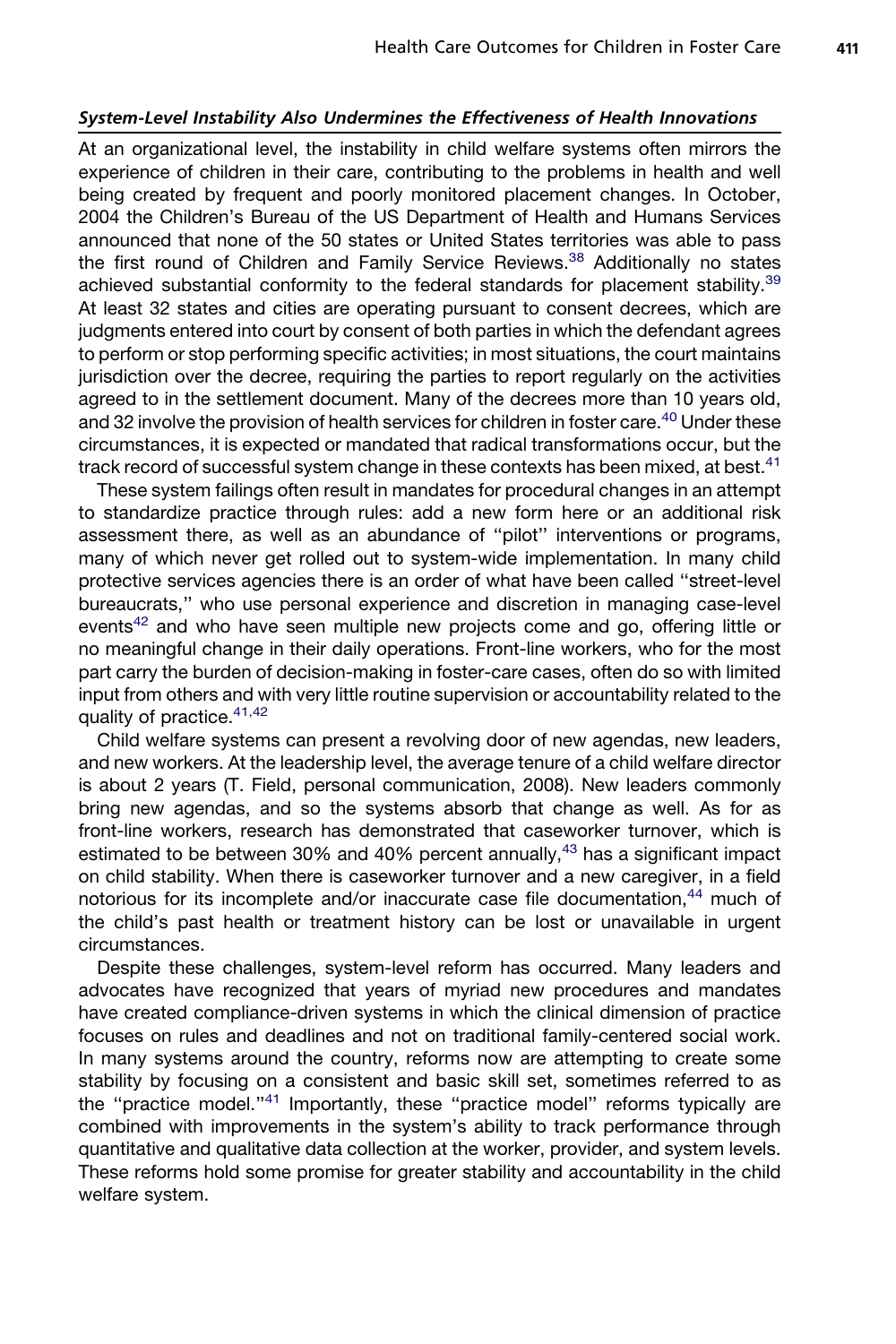#### THE NEED FOR HEALTH INNOVATIONS ROOTED IN CHILD WELFARE REFORM

The enormous challenges of reducing placement instability for children and the more fundamental instability within child welfare systems may help explain why better health outcomes for children in foster care have been difficult to achieve. These challenges, however, do not relieve pediatricians of the responsibility of working for the required improvements in the system, whether in traditional and familiar areas of health care or in areas of financing and the delivery of child welfare services, where pediatricians rarely venture. What is needed, however, is a paradigm shift with respect to the expectations for and design of health care interventions in the context of the larger issue of the performance of the child welfare system. Indeed, the principal lesson learned in reviewing the history of health care delivery for children in foster care is that any health care intervention aimed at children in foster care needs to address the context of the system in which it will be housed. In other words, the road to more substantive reform in the delivery of quality health care to children in out-of-home placement starts with an actively engaged medical community participating in efforts to improve the child welfare system and to develop newer models that do not depend entirely on traditional health care providers (eg, in mental health) to fulfill the needs of these children.

Doctors and other health care providers who treat children in foster care must have a seat at the child welfare reform table. Their developmental perspective on issues such as placement stability could contribute enormously to system reform. Moreover, their opinion and expertise on issues such as how to respond to the trends around psychotropic drug use for children in foster care are critical. This kind of participation will require physicians to take a greater role in their own communities by providing oversight to the child welfare system and regular expert counsel to its leadership.

The goal of such an effort by physicians within the child welfare system would be to help create a permissive environment for health care reforms. To meet this goal, physicians must be advocates within their communities for efforts to reduce the size of the child welfare system and to improve placement stability and permanency for the children who will continue to need and depend on it. The best way to improve the efficacy of health interventions is to reduce the movement of children within the system and thereby make efforts in health care coordination more manageable. In addition to the mandatory reporting of suspected abuse, the physician may have an additional moral obligation to help a family identify practical alternatives to foster care, such as kinship caregivers who can facilitate a child's early exit from the system to permanency[.45](#page-10-0) So physicians can be advocates for the families they report, even though mandatory reporting laws do not require physicians to identify placement alternatives nor are they responsible for the placement decisions that are made. At a systems level, physicians may need to advocate for more integrated, real-time surveillance and casework related to placement moves and for using stability, not simply adoption and reunification, as a metric to evaluate the performance of public and provider agencies. That call to action also would entail the responsibility of remaining engaged with child welfare systems and offering to participate in the monitoring of outcomes.

If systems become more manageable and children easier to track, many of the health care strategies discussed in this article will be more effective. Medical homes will be less likely to be disrupted and will serve as an extra check and balance in the system to make sure that adequate coordination is provided for children and that they remain safe in their homes. Health care passports will be easier to enforce and maintain. More efficient placement decisions made earlier in care also will translate to smaller populations of children needing to remain in supervised care, and for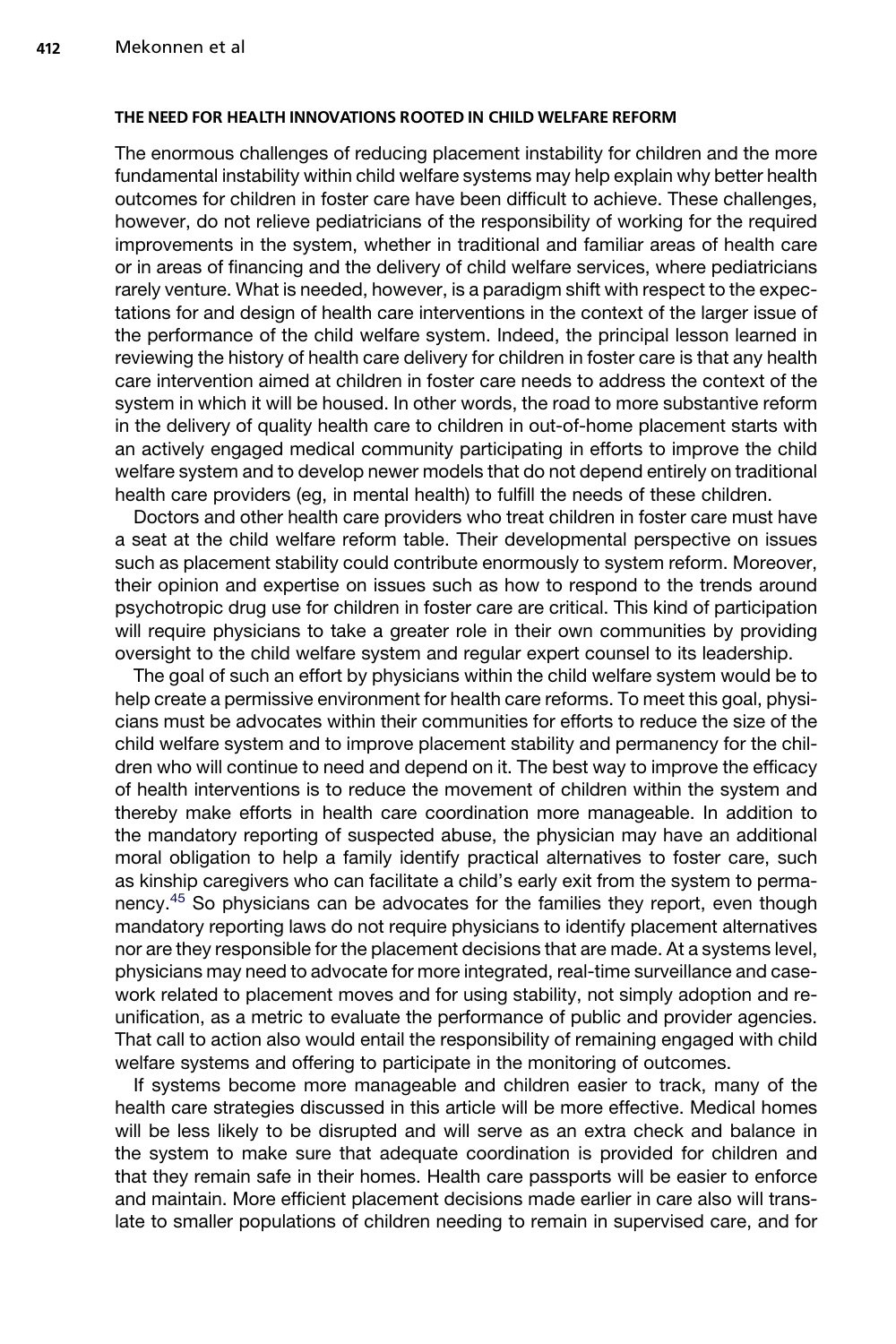<span id="page-8-0"></span>the children who do need supervised care, integrated models of care can be more narrowly directed, and the coordination of care will be easier to manage.

Finally, when the health problems for children in foster care are related to a fault of the health care system itself, such as in the poor availability of behavioral health providers for children, physicians can play a critical role in designing new interventions that rely less on physician involvement for consultation and more on training caregivers to be more adept in helping children who have significant behavioral problems. Much of this innovation is occurring already. Empiric family-based therapy aimed at empowering families to confront the behavioral needs of the their children more effec-tively is offering a promising approach to improving outcomes for children.<sup>[46](#page-10-0)</sup> This promising approach is the ultimate realization that traditional health care options may have limited benefit for children in foster care, and that cross-disciplinary training and support will be more likely to succeed in the long term.

## **SUMMARY**

Achieving better outcomes in health and well being for children in foster care will require contributions from a range of professional, community, and family networks. Physicians who treat children in foster care can play an important role in shaping better child welfare programs and policies on the basis of what is developmentally and medically best for children. An improved child welfare system will view child health and well-being outcomes, and the programs needed to achieve them, as central to its mission of care.

#### **REFERENCES**

- 1. US General Accounting Office. Foster care: health needs of many young children are unknown and unmet. Washington, DC: GAO/HEHS; 1995. p. 95–114.
- 2. Takayama J, Wolfe E, Coulter K. Relationship between reason for placement and medical findings among children in foster care. Pediatrics 1998;101(2): 201–7.
- 3. Halfon N, Mendonca A, Berkowitz G. Health status of children in foster care. The experience of the center for the vulnerable child. Arch Pediatr Adolesc Med 1995; 149(4):386–92.
- 4. Simms M. The foster care clinic: a community program to identify treatment needs of children in foster care. J Dev Behav Pediatr 1989;10(3):121–8.
- 5. Clausen J, Landsverk J, Ganger W, et al. Mental health problems of children in foster care. J Child Fam Stud 1998;7(3):283–96.
- 6. Garland A, Hough R, Landsverk J, et al. Racial and ethnic variations in mental health care utilization among children in foster care. Child Serv Soc Policy Res Pract 2000;3(3):133–46.
- 7. Glisson C. The effects of services coordination teams on outcomes for children in state custody. Adm Soc Work 1994;18:1–23.
- 8. Landsverk J, Garland A, Leslie L. Mental health services for children reported to child protective services, vol. 2. Thousand Oaks (CA): Sage Publications; 2002.
- 9. Pecora P, Kessler R, Williams J, et al. Improving family foster care: findings from the Northwest Foster Care Alumni Study. Seattle (WA): Casey Family Programs; 2005. Available at: <http://www.casey.org>. Accessed February 2009.
- 10. Trupin E, Tarico V, Low B, et al. Children on child protective service caseloads: prevalence and nature of serious emotional disturbance. Child Abuse Negl 1993;17(3):345–55.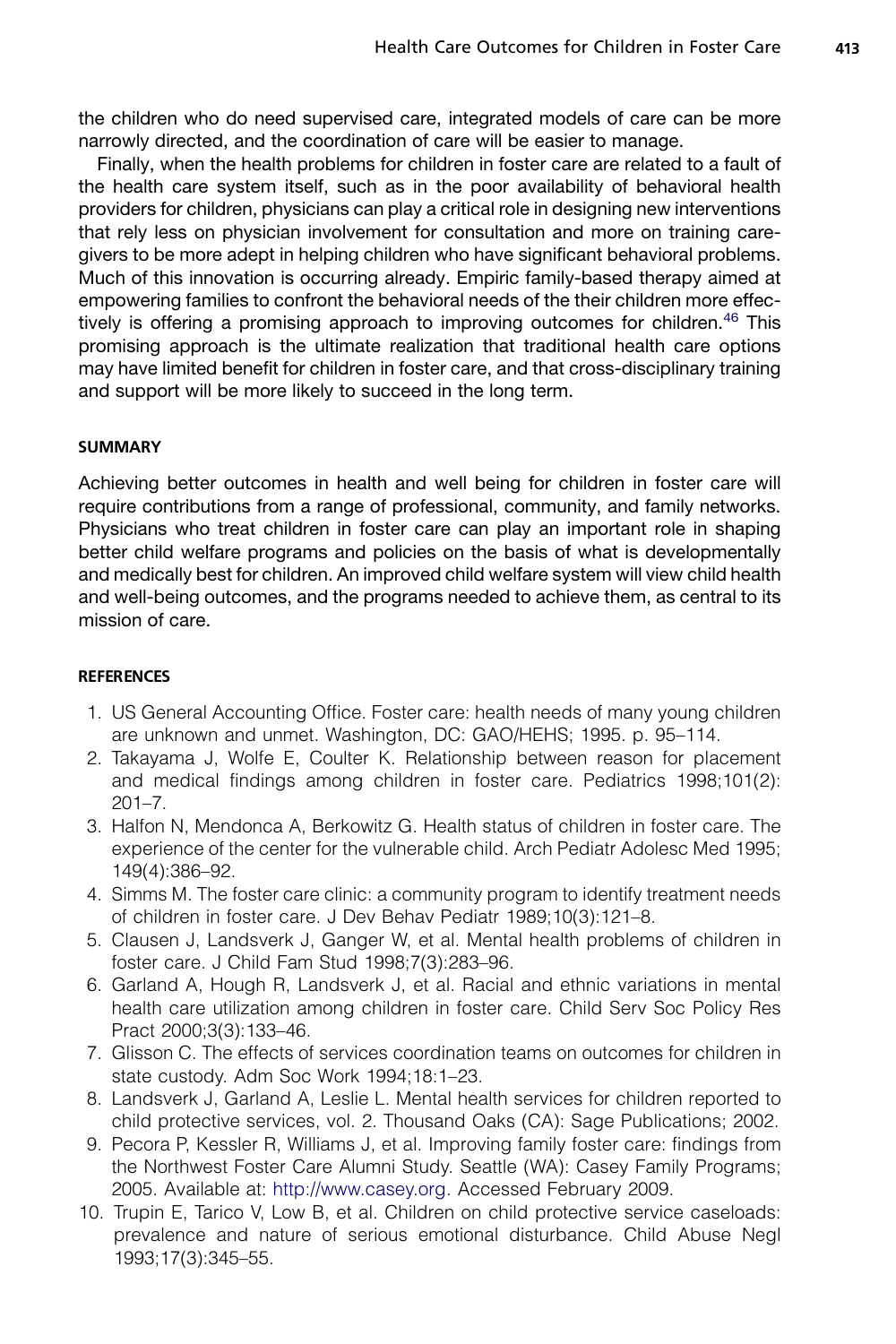- <span id="page-9-0"></span>11. Urquiza A, Wirtz S, Peterson M, et al. Screening and evaluating abused and neglected children entering protective custody. Child Welfare 1994;73(2):155–71.
- 12. Burns B, Phillips S, Wagner R, et al. Mental health need and access to mental health services by youths involved with child welfare: a national survey. J Am Acad Child Adolesc Psychiatry 2004;43(8):960–70.
- 13. Harman J, Childs G, Kelleher K. Mental health care utilization and expenditures by children in foster care [see comments]. Arch Pediatr Adolesc Med 2000; 154(11):1114–7.
- 14. Halfon N, Berkowitz G, Klee L. Children in foster care in California: an examination of Medicaid reimbursed health services utilization. Pediatrics 1992;89(6 Pt 2):1230–7.
- 15. Takayama J, Bergman A, Connell F. Children in foster care in the state of Washington. Health care utilization and expenditures. JAMA 1994;271(23):1850–5.
- 16. Rubin D, Alessandrini E, Feudtner C, et al. Placement stability and mental health costs for children in foster care. Pediatrics 2004;113(5):1336–41.
- 17. Rubin D, Alessandrini E, Feudtner C, et al. Placement changes and emergency department visits in the first year of foster care. Pediatrics 2004;114(3):e354–60.
- 18. Olfson M, Blanco C, Liu L, et al. National trends in the outpatient treatment of children and adolescents with antipsychotic drugs. Arch Gen Psychiatry 2006;63(6):679–85.
- 19. Carey B. Use of antipsychotics by the Young Rose Fivefold. New York Times, June 6, 2006.
- 20. US Government Accountability Office. Child welfare: improving social service programs, training, and technical assistance information would help address long-standing service-level and workforce challenges. Washington, DC: US GAO; 2006. GAO-07-75.
- 21. Raghavan R, Zima B, Andersen R, et al. Psychotropic medication use in a national probability sample of children in the child welfare system. J Child Adolesc Psychopharmacol 2005;15(1):97–106.
- 22. Zito J, Safer D, Sai D, et al. Psychotropic medication patterns among youth in foster care. Pediatrics 2008;121(1):e157–63.
- 23. Garland A, Landsverk J, Lau A. Racial/ethnic disparities in mental health service use among children in foster care. Child Youth Serv Rev 2003;25(5/6):491–507.
- 24. Leslie L, Hurlburt M, Landsverk J, et al. Outpatient mental health services for children in foster care: a national perspective. Child Abuse Negl 2004;28(6):697–712.
- 25. Molin R, Palmer S. Consent and participation: ethical issues in the treatment of children in out-of-home care. Am J Orthop 2005;75(1):152–7.
- 26. Rubin D, Hafner L, Luan X, et al. Placement stability and early behavioral outcomes for children in out-of-home care. Paper presented at Child Protection: Using Research to Improve Policy and Practice, Washington, DC 2005.
- 27. Task Force on Health Care for Children in Foster Care. Fostering health: health care for children and adolescents in foster care. 2nd edition. Elk Grove Village (IL): American Academy of Pediatrics; 2005.
- 28. Shea K, Davis K, Schor E. U.S. variations in child health system performance: a state scorecard. New York: The Commonwealth Fund; 2008.
- 29. First Focus. Addressing the health care needs of foster care children. May 2008. Available at: [http://www.firstfocus.net/Download/FosterCareHealth.pdf.](http://www.firstfocus.net/Download/FosterCareHealth.pdf) Accessed February 2009.
- 30. Geen R, Sommers A, Cohen M. Medicaid spending on foster children. Washington, DC: Urban Institute; 2005.
- 31. Pindus N, Koralek R, Bernstein J, et al. The health passport project: assessment and recommendations-executive summary. Washington, DC: Urban Institute; 2001.